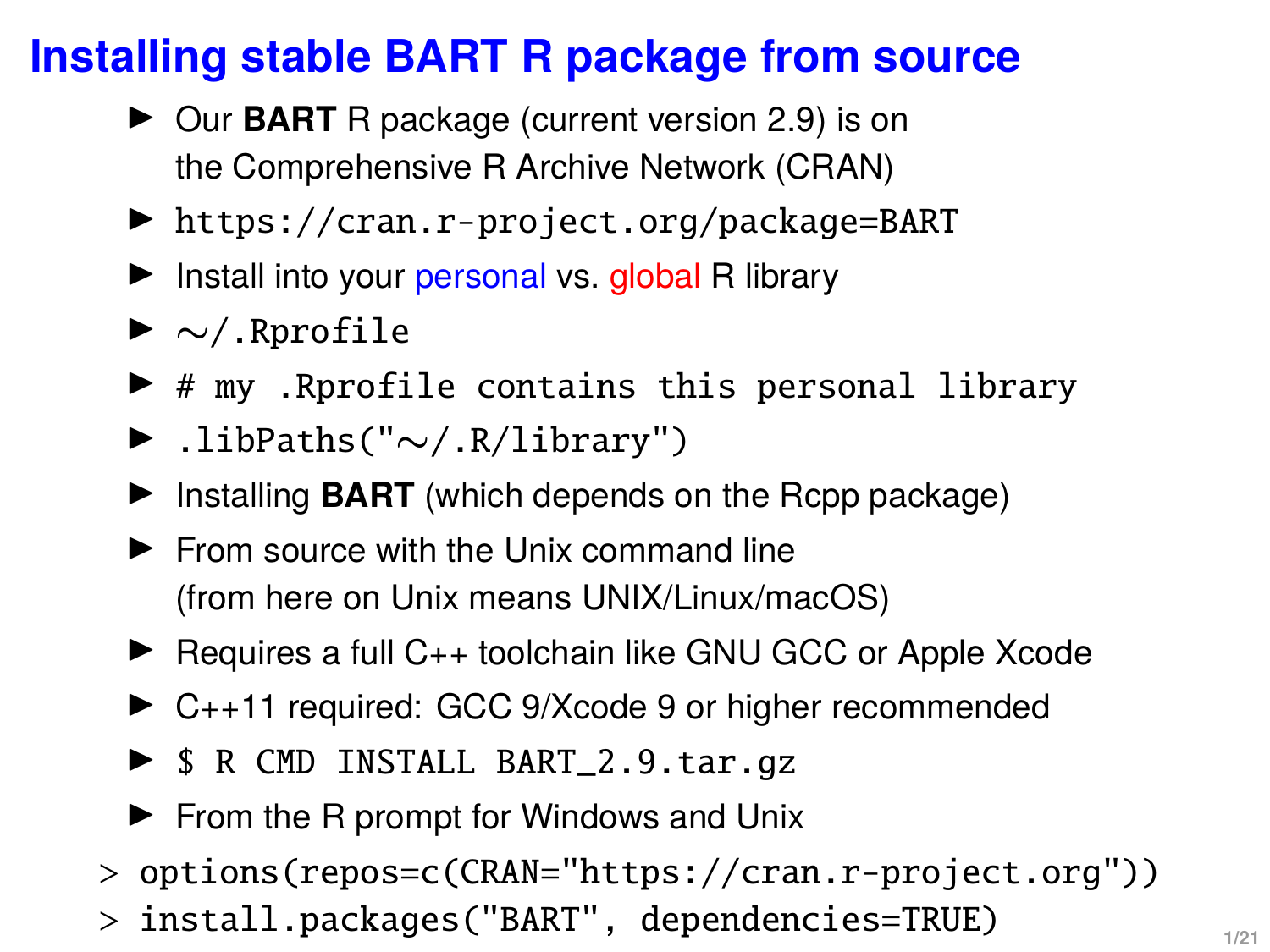## **Installing development BART3 R package from source**

- ▶ Our BART3 R package (current version 4.4)
- $\blacktriangleright$  <https://github.com/rsparapa/bnptools>
- Installing **BART3** (which depends on the Rcpp package)
- $\blacktriangleright$  From source with the Unix command line
- $\triangleright$  \$ R CMD INSTALL BART3\_4.4.tar.gz
- $\blacktriangleright$  From the R prompt for Windows and Unix
- > options(repos=c(CRAN="https://cran.r-project.org"))
- > install.packages("Rcpp", dependencies=TRUE)
- > library(remotes)
- > install\_github("rsparapa/bnptools", subdir="BART3")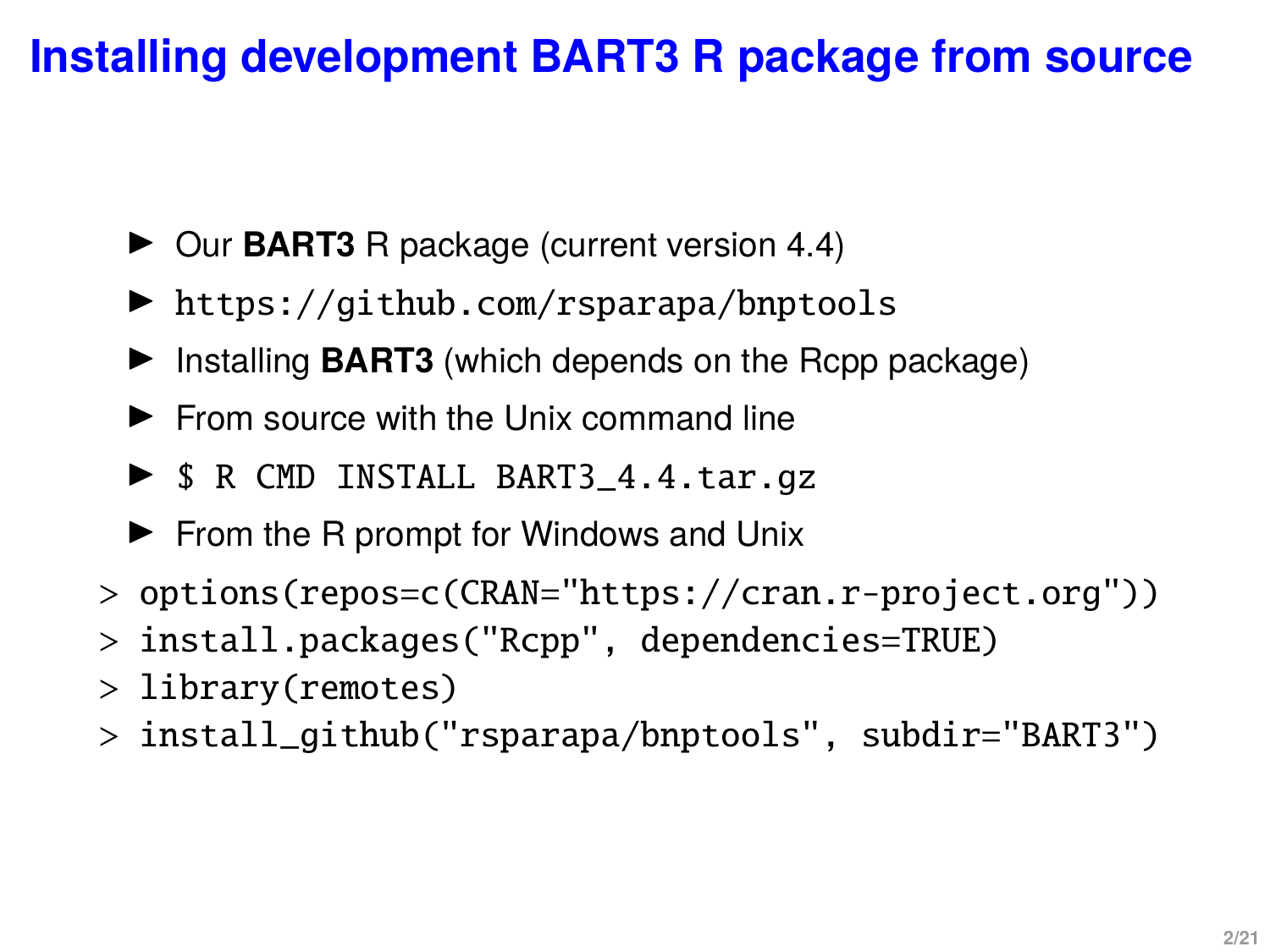# **Rcpp** for seamless R and C++ integration

- I [Eddelbuettel and Francois 2011](https://doi.org/10.18637/jss.v040.i08) *JSS*
- $\blacktriangleright$  <https://cran.r-project.org/package=Rcpp>
- $\triangleright$  Circa 02/2022: dependency for 2500 (13%) CRAN packages
- $\blacktriangleright$  Seamless passing of objects from R to C<sub>++</sub> and vice versa including R objects such as vectors, matrices and lists
- $\blacktriangleright$  Facilitates passing by pointer for optimal performance
- $\triangleright$  Convenient constructors/destructors for R objects for automated creation and garbage collection
- $\blacktriangleright$  Integration with the R pseudo-random number generator including the standard distributions
- $\triangleright$  C<sub>++</sub> namespace for the standalone Rmath library C functions
- $\blacktriangleright$  A portable C++ header-only library i.e., no compiled binaries are needed
- $\triangleright$  Side effect: installation/compilation is typically faster but there may be outliers/edge-cases
- $\triangleright$  See Package Dependencies at [http://cran.r-project.](http://cran.r-project.org/doc/manuals/r-release/R-exts.html) [org/doc/manuals/r-release/R-exts.html](http://cran.r-project.org/doc/manuals/r-release/R-exts.html)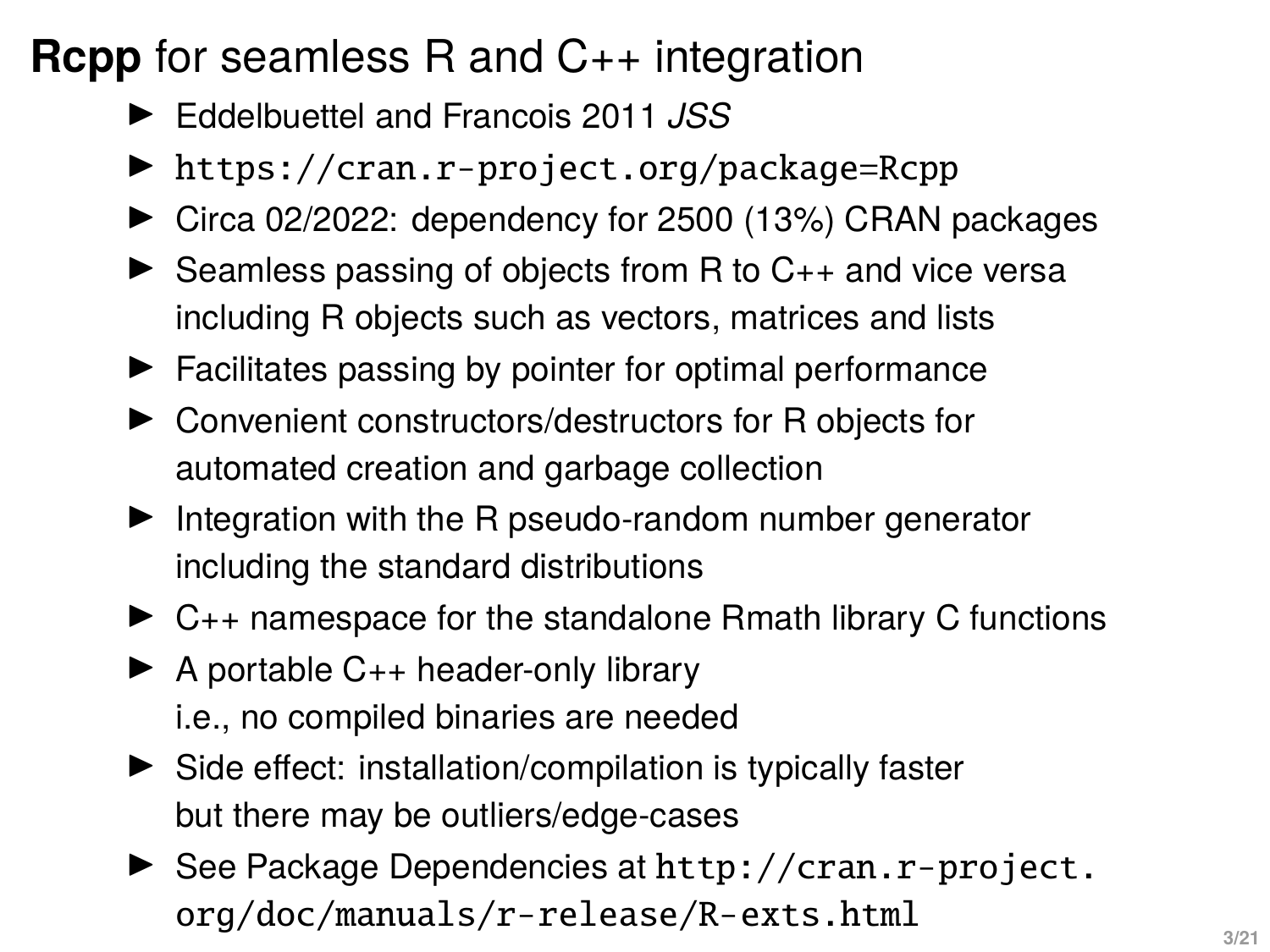# BART software with a predict function

|       |          | R packages               |             |                 |  |
|-------|----------|--------------------------|-------------|-----------------|--|
| Debut | Language | Stable (CRAN)            | Development | Multi-threading |  |
| 2006  | $C_{++}$ | <b>BayesTree</b>         | None        | <b>None</b>     |  |
| 2013  | Java     | bartMachine              |             | Java            |  |
| 2014  | $C_{++}$ | dbarts                   |             | forking         |  |
| 2014  | $C_{++}$ | MPI BART source code     |             | <b>MPI</b>      |  |
| 2017  | $C_{++}$ | <b>BART 2.9*</b>         | BART3*      | OpenMP/forking  |  |
| 2019  | $C_{++}$ | rbart $1.0^*$            | hbart*      | OpenMP          |  |
| 2019  | $C_{++}$ | None                     | mxBART*     | OpenMP/forking  |  |
| 2021  | $C_{++}$ | None                     | mBART*      | OpenMP/forking  |  |
| 2021  | $C_{++}$ | nftbart 1.2*             | nftbart*    | OpenMP          |  |
|       |          | *Descendents of MPI BART |             |                 |  |

Development on <github.com> by users rsparapa (me),

cspanbauer (Charley Spanbauer) and remcc (Rob McCulloch) Special thanks to Rob (**BART**), Matt Pratola for **rbart** Hugh Chipman, Robert Gramacy, the R Core team, the Rcpp Core team and so many others in the FOSS community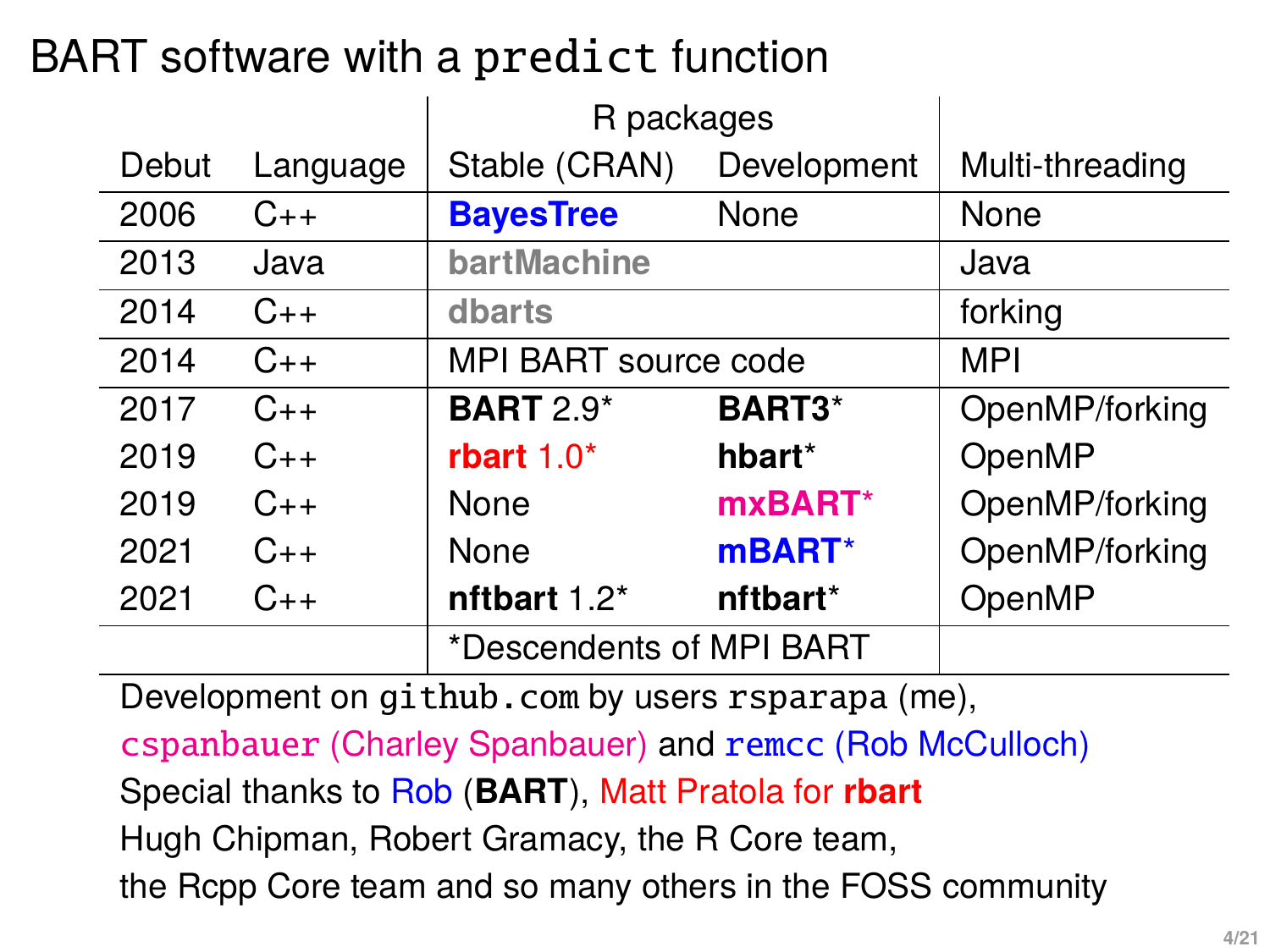| BART software features: descendents of MPI BART<br>Stable | <b>BART</b>  | nftbart  | rbart |              |
|-----------------------------------------------------------|--------------|----------|-------|--------------|
| Development                                               | <b>BART3</b> | nftbart  | hbart | <b>mBART</b> |
| github.com user                                           |              | rsparapa |       | remcc        |
| predict function                                          | Yes          | Yes      | Yes   | <b>BART</b>  |
| heteroskedastic                                           | No.          | Yes      | Yes   | No           |
| monotonic                                                 | No.          | No.      | No.   | Yes          |
| continuous                                                | Yes          | Yes      | Yes   | Yes          |
| binary/categorical                                        | Yes          | No.      | No.   | No           |
| right censoring                                           | Yes          | Yes      | No.   | No           |
| left censoring                                            | No.          | Yes      | No    | No           |
| competing risks                                           | Yes          | No.      | No.   | No           |
| recurrent events                                          | Yes          | No.      | No    | No           |
| sparse prior                                              | Yes          | No.      | No.   | No           |
| marginal effects                                          | <b>BART3</b> | Yes      | No    | No           |
| missing imputation                                        | Yes          | Yes      | No    | No           |
| advanced tree proposals                                   | No           | Yes      | Yes   | No           |
| nonparametric error                                       | No           | Yes      | No    | No           |
| $C_{++}$ header-only                                      | <b>BART3</b> | No       | hbart | No           |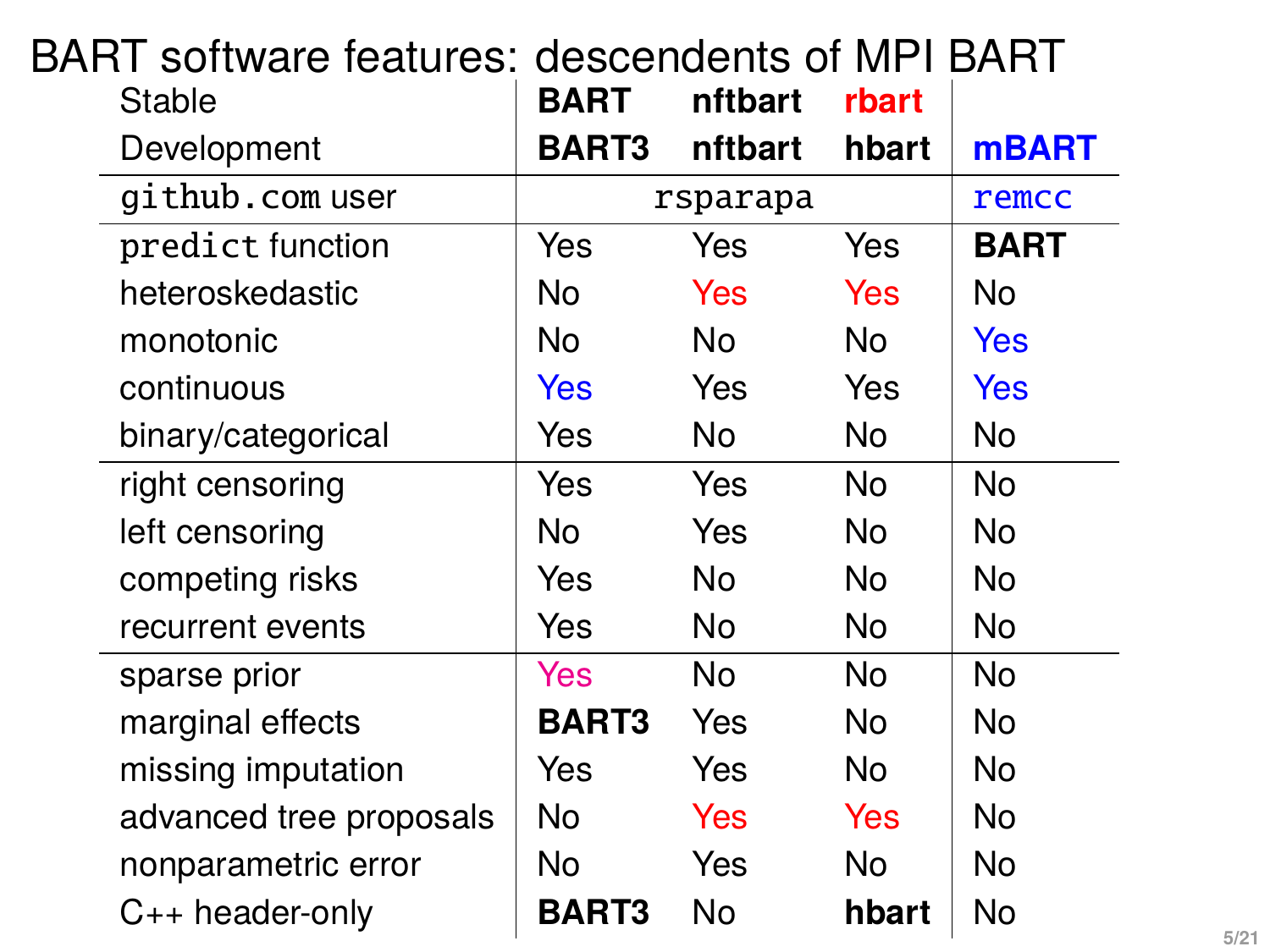# **A brief history of multi-processing/-threading**

- ▶ 1961: Burroughs B5000 asymmetric multi-processing
- ▶ 1962: Burroughs D825 symmetric multi-processing (SMP)
- $\blacktriangleright$  1967: Amdahi's law:  $((1-b)/C + b)^{-1}$
- $\blacktriangleright$  1970: Fork system call appears in UNIX
- ▶ Early 1990's: Message Passing Interface for *shared nothing* distributed processing across multiple computers
- $\blacktriangleright$  Late 1990's: paradigm shift towards multi-threading where multiple CPU cores can process a thread simultaneously
- ▶ 1997-8: OpenMP for *shared memory/storage* multi-processing within a single computer
- ▶ 2000: AMD64 architecure debuts: native execution of 32-bit x86 legacy code as well as new 64-bit x86 instructions
- ▶ 2003: Linux kernel 2.6 unleashes SMP support
- ▶ 2010-11: affordable, mass-produced, multi-core CPUs released as Intel Xeon and AMD Opteron supporting 16 threads
- ▶ 2014: **parallel** package included in R supporting shared memory multi-threading via forking on UNIX/Linux/macOS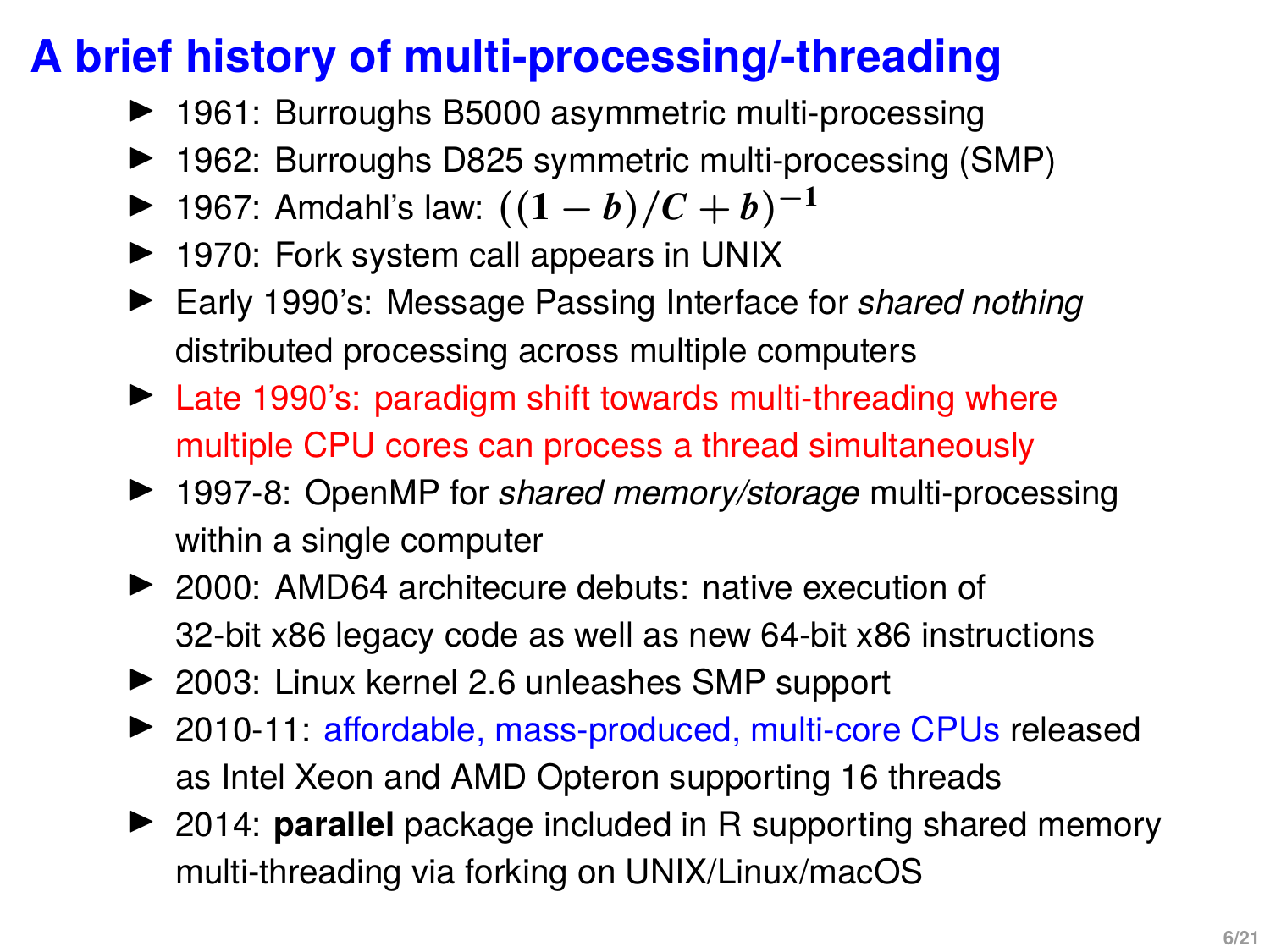#### **Modern multi-threading software frameworks**

- $\blacktriangleright$  Message Passing Interface (MPI) for multiple nodes
- ▶ Pratola, Chipman, Gattiker, Higdon, McCulloch, Rust. Parallel Bayesian Additive Regression Trees. JCGS 2014;23:830-852 <https://arxiv.org/abs/1309.1906>
- **OpenMP** for single nodes: used by **BART** for predict
- ▶ detected by the GNU autotools when **BART** installed
- $\blacktriangleright$  defines a C pre-processor macro (or not): \_OPENMP
- ▶ macOS: see <https://mac.r-project.org/openmp>
- $\triangleright$  Windows: OpenMP/GNU autotools generally unavailable
- **Forking for single nodes: parallel R package**
- $\blacktriangleright$  Forking not supported on Windows
- $\blacktriangleright$  see the help page: ?mcparallel
- ▶ Forking used by **BART** for posterior sampling
- ▶ mc.gbart, mc.surv.bart, mc.recur.bart, etc.
- $\triangleright$  can be used by the predict function instead of OpenMP (when OpenMP is unavailable)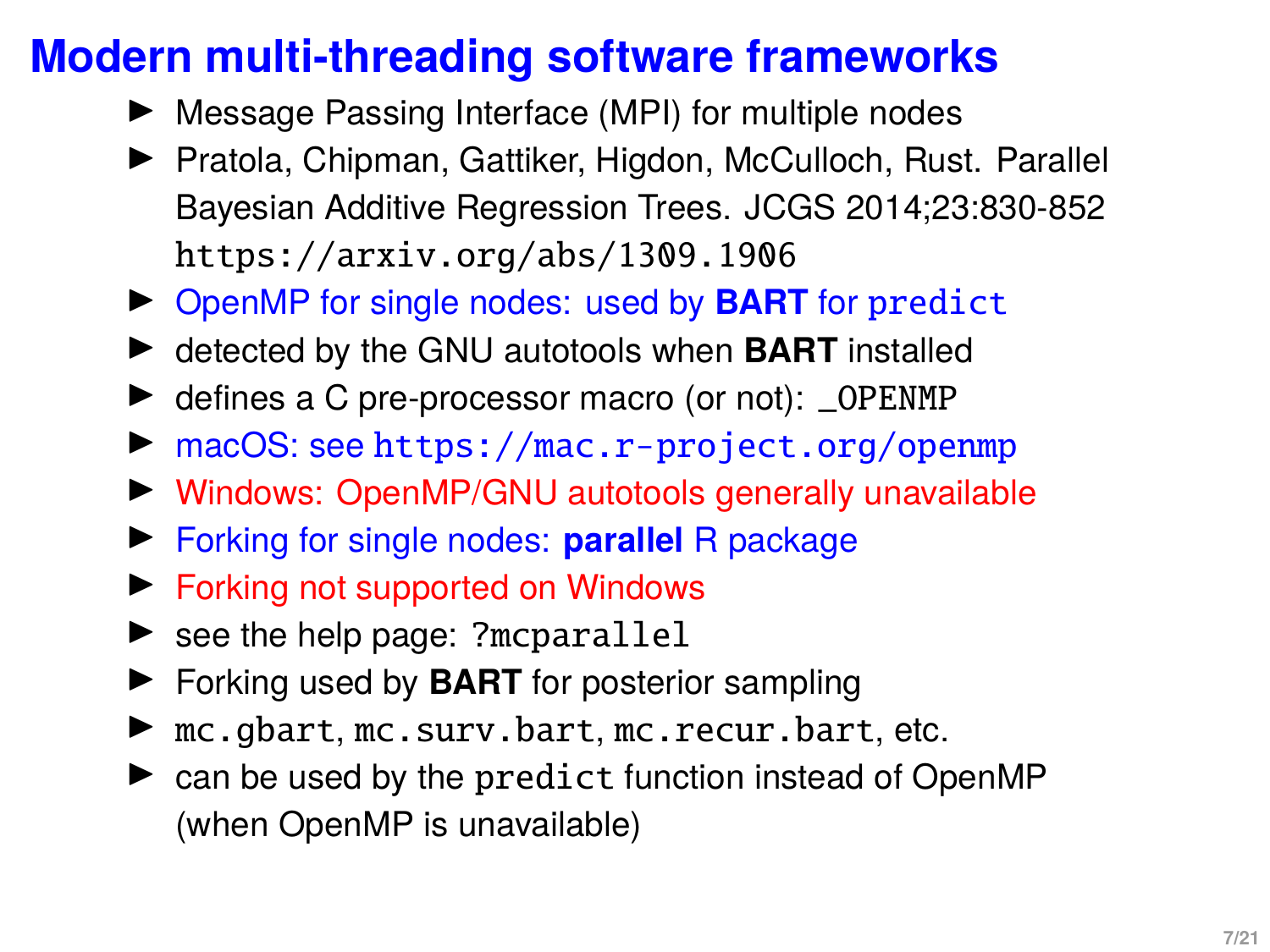# **Multi-threading: can I run multiple threads?**

- $\triangleright$  Windows: not currently supported by R or CRAN
- $\triangleright$  Unix only at this point including Linux and macOS
- $\triangleright$  OpenMP
	- > library(BART)
	- > mc.cores.openmp()
- $\blacktriangleright$  Returns 0 if OpenMP not available; 1 if it is
- $\blacktriangleright$  Forking
	- > library(parallel)
	- > detectCores()
- $\blacktriangleright$  Returns 1 or more (and occasionally NA)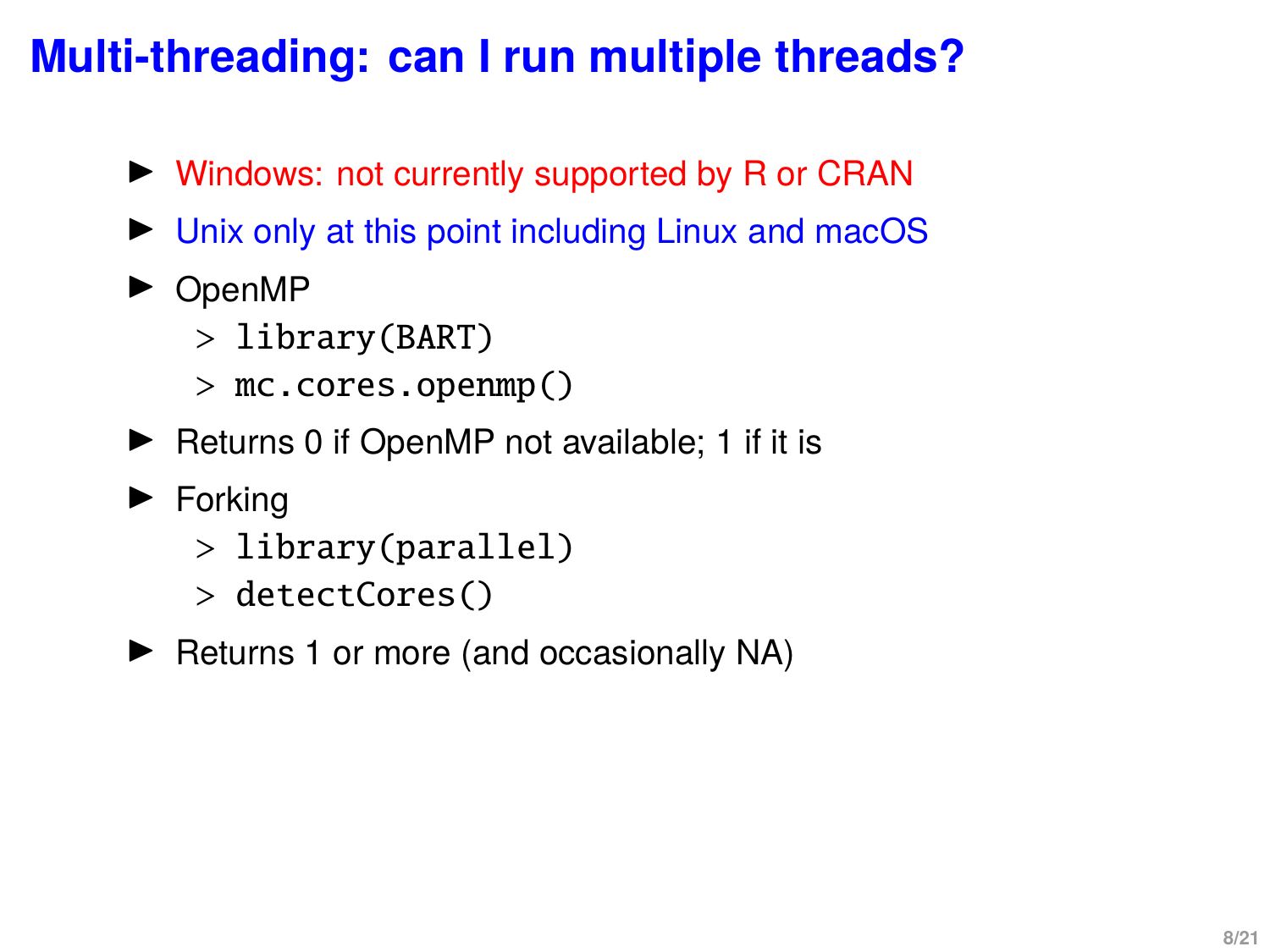## **MCMC is "embarrassingly" parallel**



Chains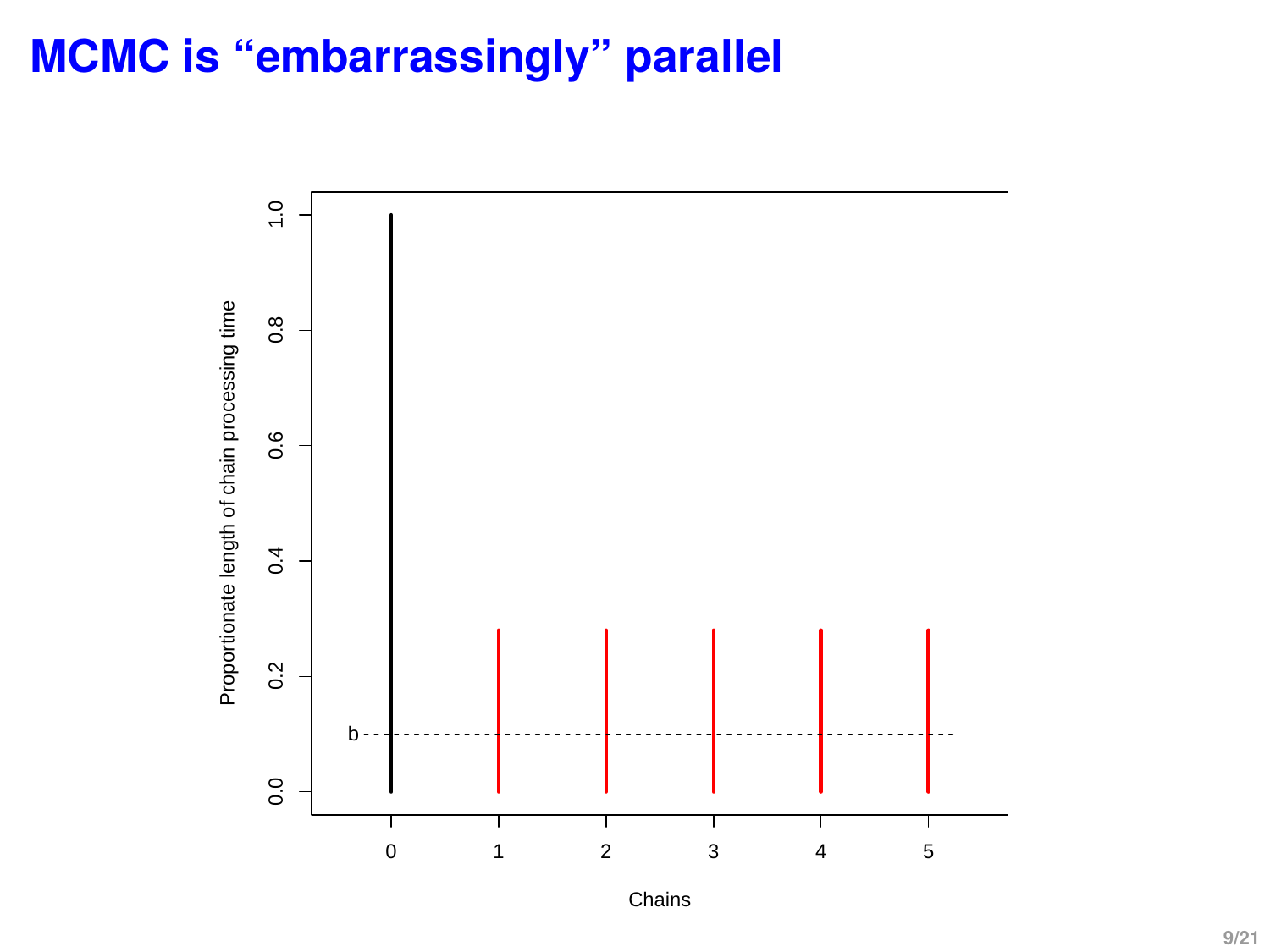#### **Amdahl's Law and the MCMC Corollary**

► Gain = 
$$
\frac{(1-b)+b}{(1-b)/C+b}
$$
 =  $\frac{1}{(1-b)/C+b}$  and *b* is the burn-in fraction



C: number of threads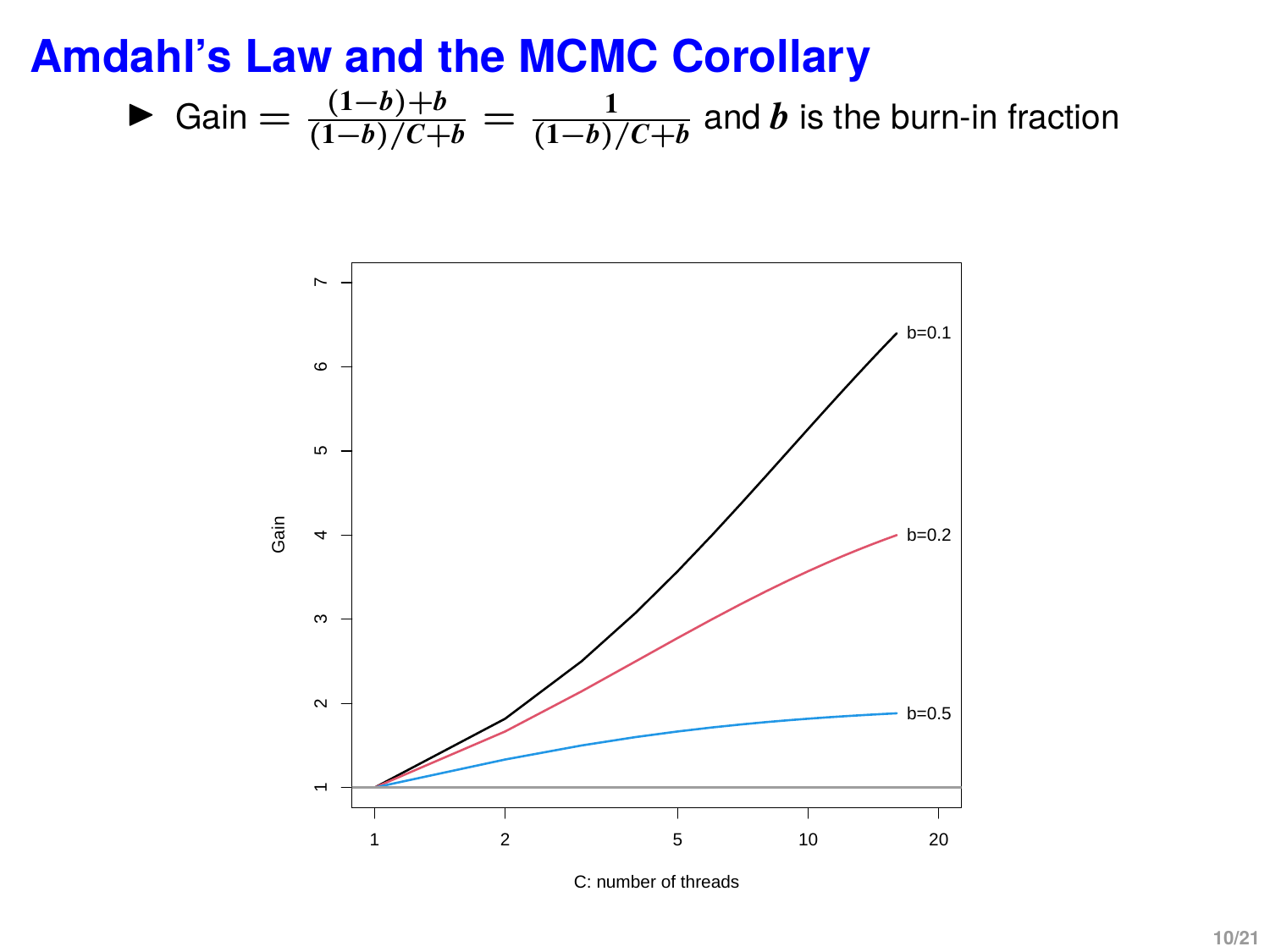#### **Amdahl's Law and Run-time**

$$
\blacktriangleright \text{ Run-time} = 1/\text{Gain} = \{(1-b)/C + b\}
$$



C: number of threads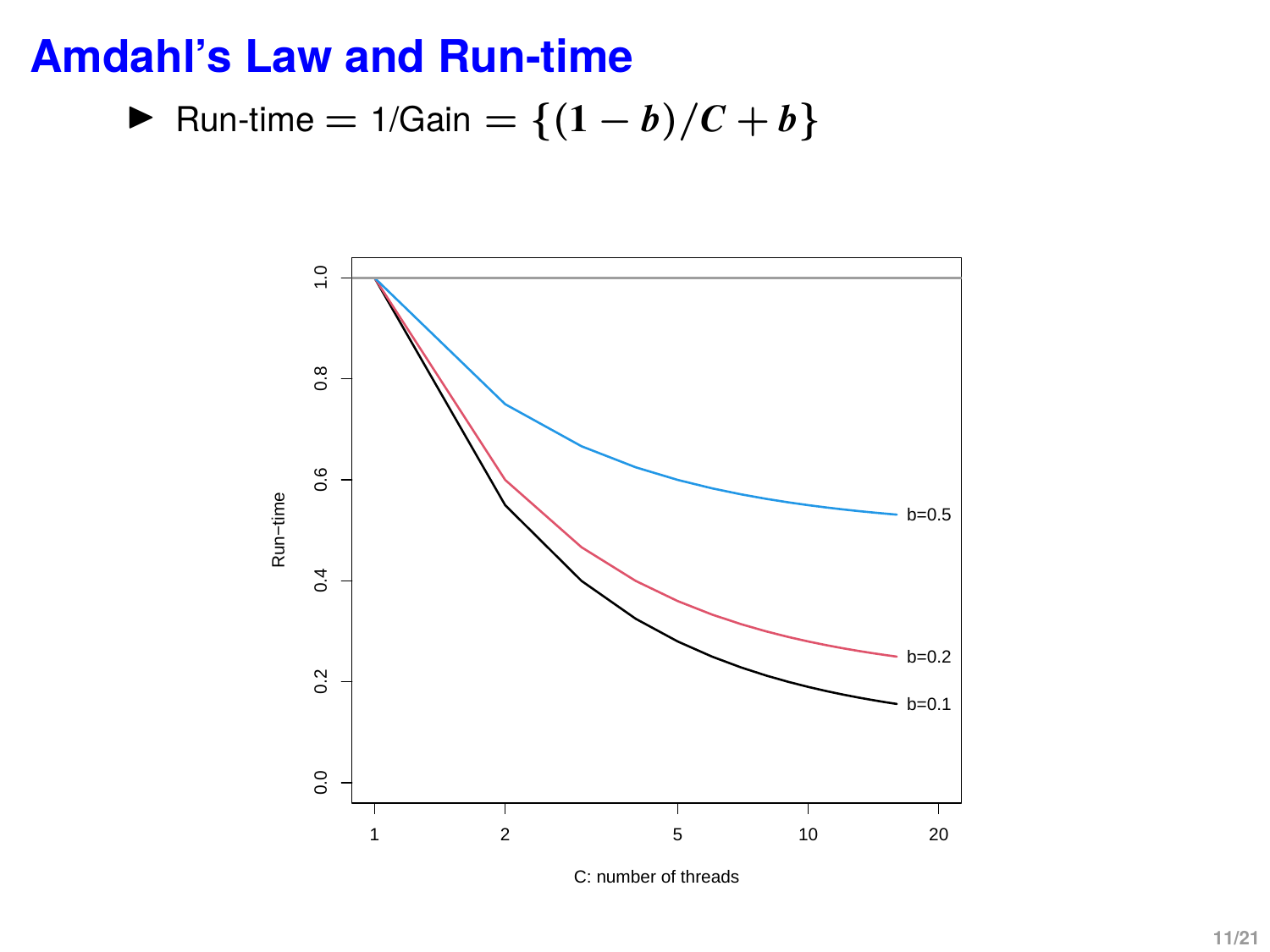## **Multi-threading: random access memory (RAM) I**

- $\blacktriangleright$  IEEE 754 specifies that every double-precision number consumes 8 bytes (64 bits) so you can estimate your needs
- If *A* is  $m \times n$ , then **RAM**(*A*) = 8  $\times m \times n$  bytes
- If you consume all of the physical RAM, the system will *swap* segments out to virtual RAM which are disk files: this will degrade performance and possibly crash the system
- $\triangleright$  On Unix, you can monitor memory and swap usage with top
- $\blacktriangleright$  Within R, you can determine the size of an object with the object.size function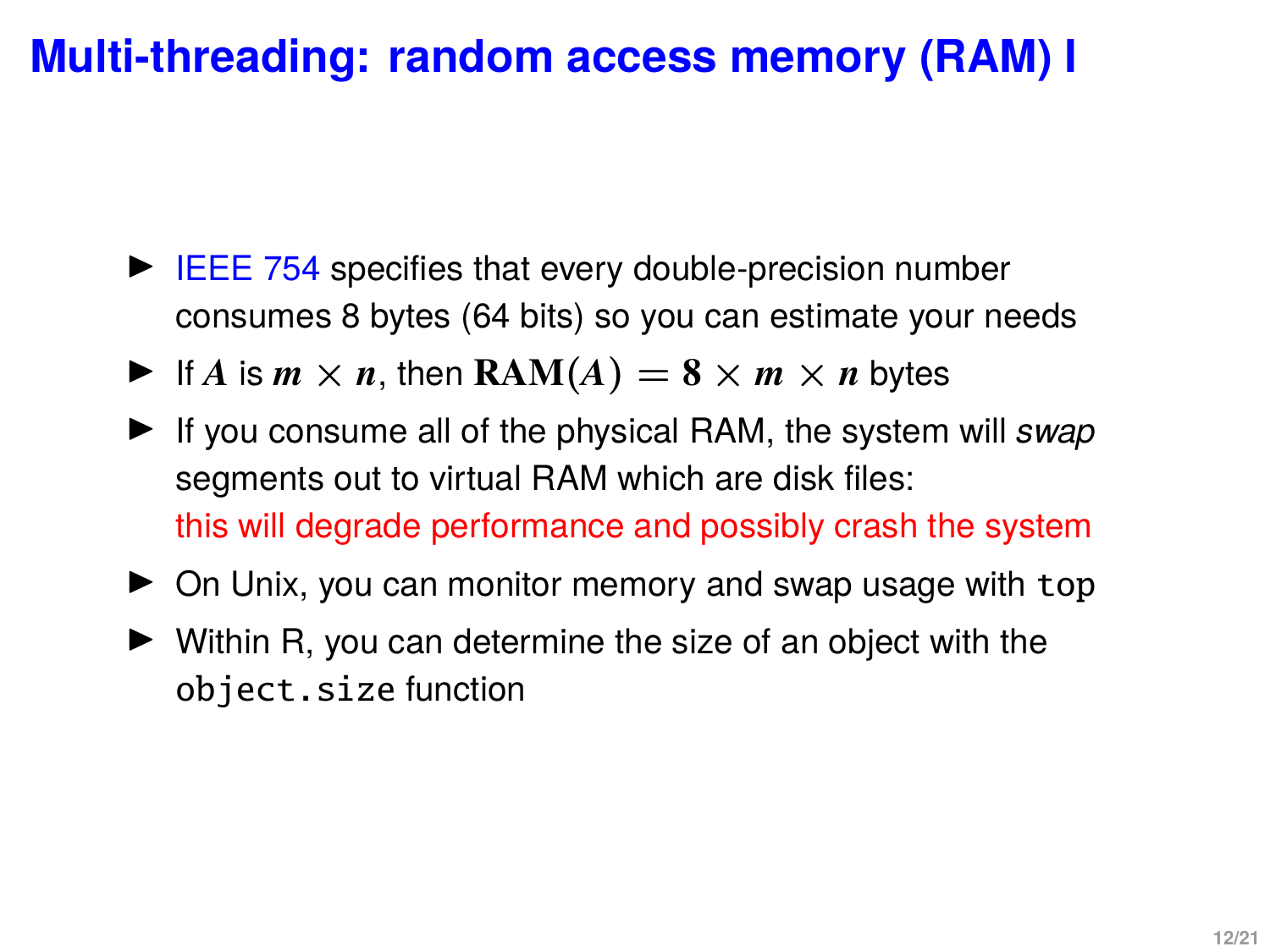### **Multi-threading: random access memory (RAM) II**

$$
A = \left[ \begin{array}{cccc} a_{11} & a_{12} & \cdots & a_{1n} \\ a_{21} & a_{22} & \cdots & a_{2n} \\ \vdots & \vdots & \vdots & \vdots \\ a_{m1} & a_{m2} & \cdots & a_{mn} \end{array} \right]
$$

- ▶ R matrices are column-major:  $[a_{11}, a_{21}, \ldots, a_{12}, a_{22}, \ldots]$
- $\triangleright$  C<sub>++</sub> matrices are row-major:  $[a_{11}, a_{12}, \ldots, a_{21}, a_{22}, \ldots]$
- $\blacktriangleright$  This is easily addressed with a transpose instead of passing  $A$  from R to C++, we pass  $A^t$
- $\triangleright$  R passes objects by pointer, but it is copy-on-write
- $\blacktriangleright$  All objects in the parent thread can be read by the child thread from the pointer without a copy, but when an object is altered/written by the child, then a new copy is created
- **F** RAM $(A) = 8 \times m \times n \times C$  and *C* is the no. of children
- If the parent transposes, we avoid the copy:  $A \leq t(A)$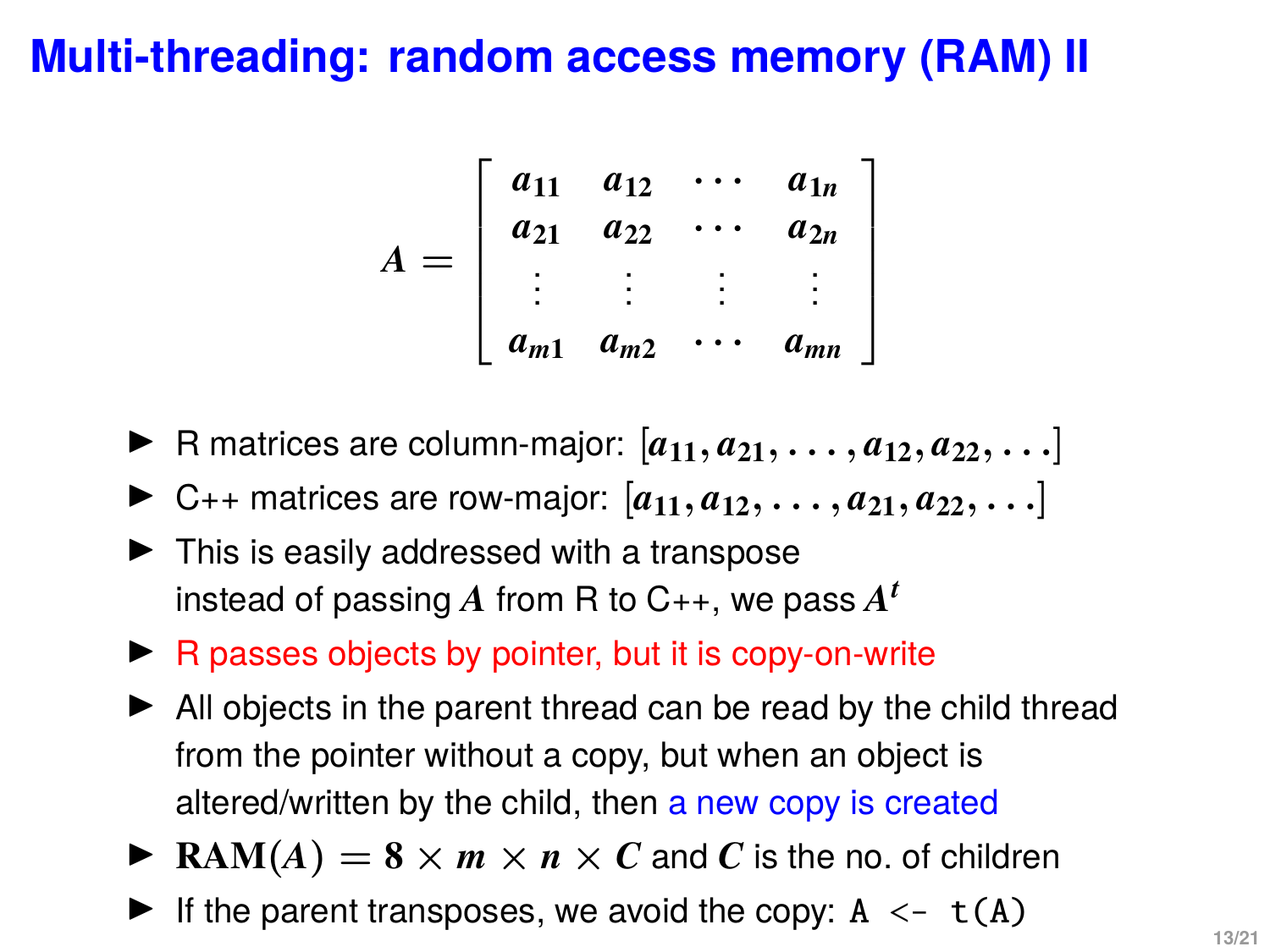# **Multi-threading: interactive vs. batch processing**

- $\triangleright$  Interactive jobs must take precedence over batch jobs to prevent the user experience from suffering high latency
- $\blacktriangleright$  Examples of interactive activity: typing at the command line, editing files with Emacs, reading email, browsing the web
- In the **tools** R package, there is the psnice function
- $\blacktriangleright$  Paraphrased from the ?psnice help page *Unix has a concept of process priority. Priority is assigned values from 0 to 39 with 20 being the normal priority and (counter-intuitively) larger numeric values denoting lower priority. Adding to the complexity, there is a "nice" value, the amount by which the priority exceeds 20. Processes with higher nice values will receive less CPU time than those with normal priority. Generally, processes with nice 19 are only run when the system would otherwise be idle.*
- ▶ by default, the **BART** package children have nice set to 19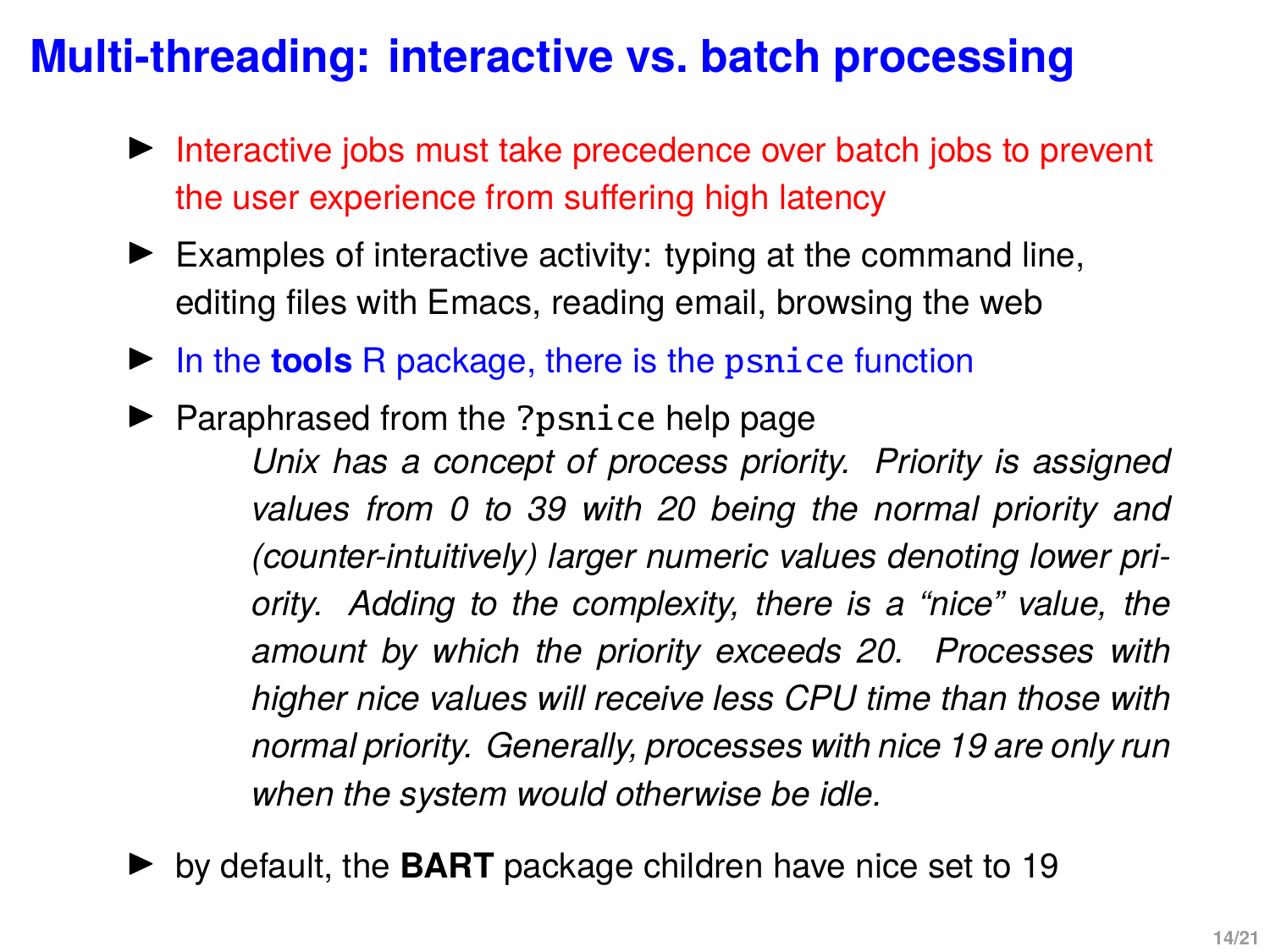# Hot/Cold-decking missing imputation

- $\blacktriangleright$  Mainframe era legend: the US Census was on punch cards
- $\triangleright$  Often items were either mistakenly or intentionally left blank
- $\blacktriangleright$  If the collected data is (NOT) Missing Completely at Random, you can (NOT) drop missing records from statistical analysis
- $\blacktriangleright$  Hot-decking is the substitution of a nearby neighbor's value to replace a missing value on the resident's form
- ► For regression, compute the distance between two records via *y*'s
- $\blacktriangleright$  But, what does "nearby" mean? What about dichotomous or censored time-to-event outcomes?
- ► For one or more missing covariates, record-level cold-decking imputation can be employed that is biased towards the null
- $\blacktriangleright$  Non-missing values from another record are randomly selected regardless of the *y*'s (effectively, simple random sampling)
- $\blacktriangleright$  This missing data imputation method is sufficient for data sets with relatively few missing values
- $\blacktriangleright$  More pervasive missing data require advanced techniques such as Sequential BART (Xu, Daniels et al. 2016 *Biostatistics*) [https:](https://cran.r-project.org/src/contrib/Archive/sbart) [//cran.r-project.org/src/contrib/Archive/sbart](https://cran.r-project.org/src/contrib/Archive/sbart)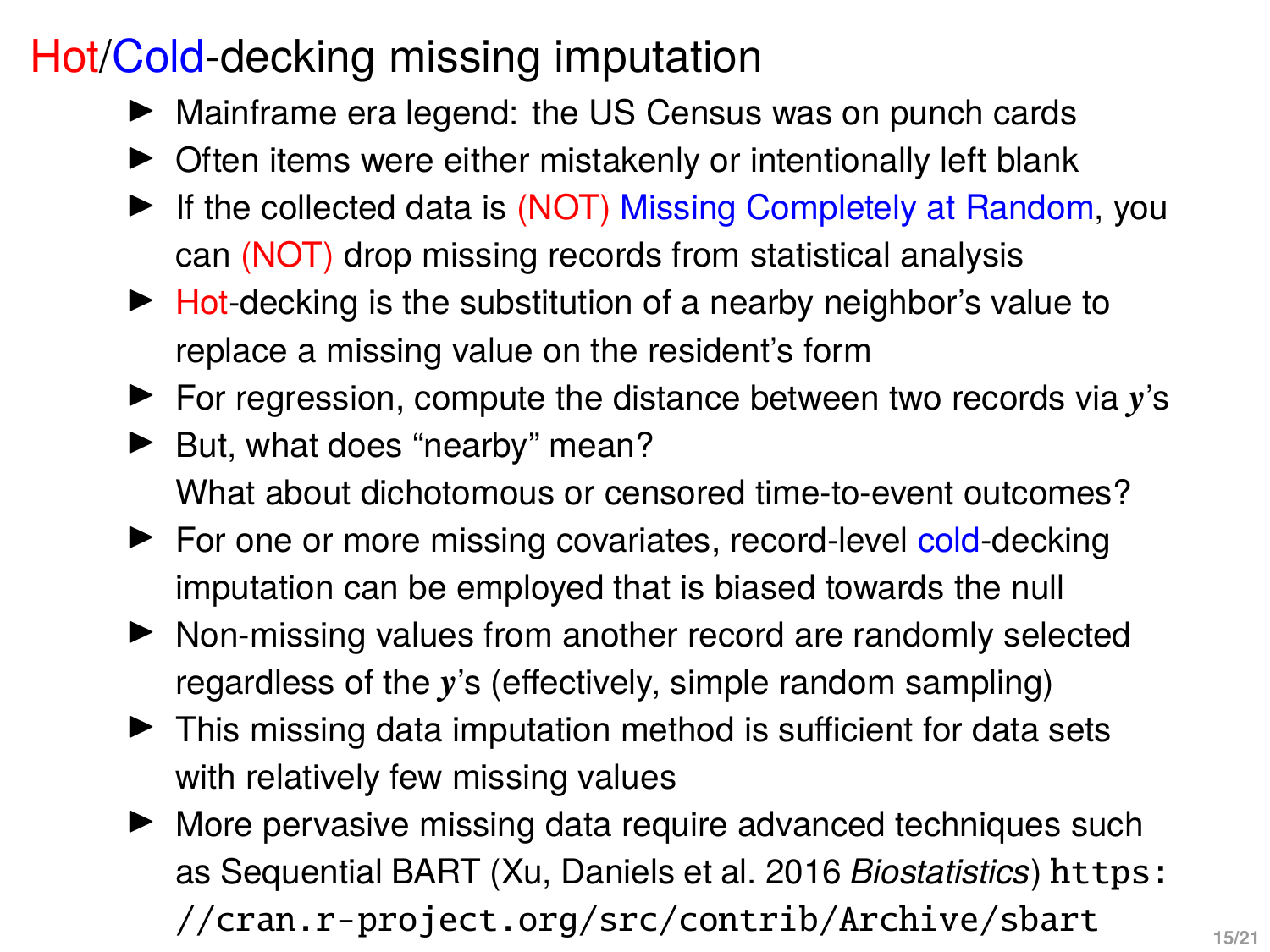Cold-decking missing imputation and multiple imputation

- $\triangleright$  Suppose we have the following 5 variables for childhood growth: age, gender, race/ethnicity, waist circumference, weight
- $\blacktriangleright$  It is reasonable to assume that these variables have a relationship between them
- $\blacktriangleright$  Suppose record *i* has the observed/missingness pattern A*<sup>i</sup>* B*<sup>i</sup>* NA NA NA
- $\blacktriangleright$  And we randomly draw record *j* to replace its values C*<sup>j</sup>* D*<sup>j</sup>* NA E*<sup>j</sup>* F*<sup>j</sup>*
- $\blacktriangleright$  Now, record *i* looks like this  $A_i$   $B_i$   $NA$   $E_j$   $F_j$
- $\triangleright$  So, we randomly draw again: record  $k$ G*<sup>k</sup>* NA H*<sup>k</sup>* I*<sup>k</sup>* NA
- $\triangleright$  So, record *i* looks like this  $A_i$   $B_i$   $H_k$   $E_j$   $F_j$
- $\blacktriangleright$  Each MCMC chain can have its own imputation providing multiple imputation rather than single imputation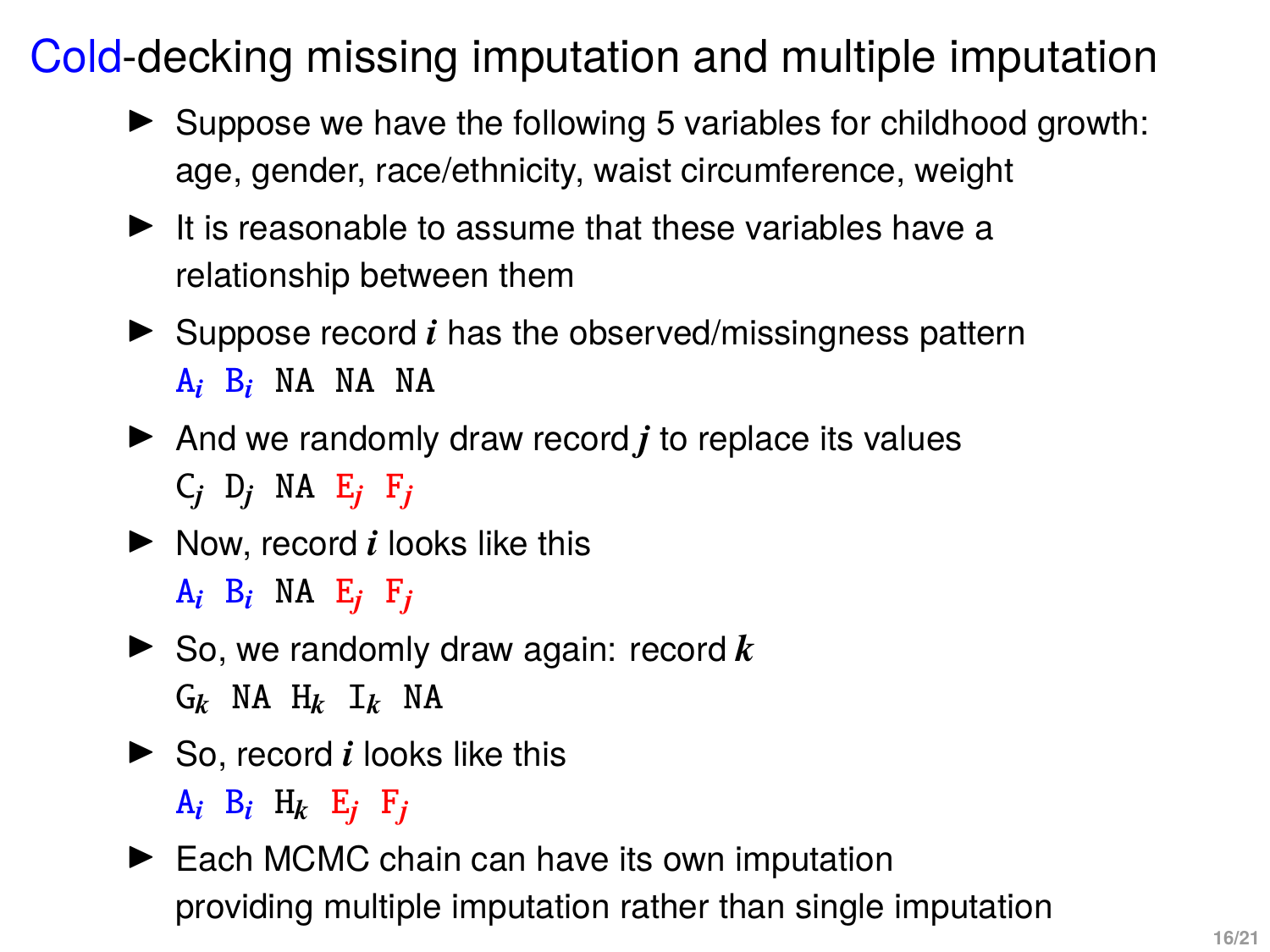#### **Continuous outcomes with** gbart **and** mc.gbart

 $set.seed(99)$ ; post <-  $gbart(x.train, y.train, ...$ ndpost=M, keepevery=1) ## or multi-threaded: BART3 options(mc.cores=2) post  $\leq$  mc.gbart(x.train, y.train, ..., ndpost=M, keepevery=1, mc.cores=2, seed=99)

Matrices/data.frames: x.train and, optionally, x.test: *x<sup>i</sup>*

$$
\left[\begin{array}{c} x_1 \\ x_2 \\ \vdots \\ x_N \end{array}\right]
$$

Output object, post, of type wbart which is essentially a list Matrices: post\$yhat.train and post\$yhat.test:  $\hat{v}_{im} = f_m(x_i)$  $\sqrt{ }$  $\parallel$  $\hat{y}_{11}$  ...  $\hat{y}_{N1}$ . . . . . . . . .  $\hat{y}_{1M}$  ...  $\hat{y}_{NM}$ 1  $\overline{\phantom{a}}$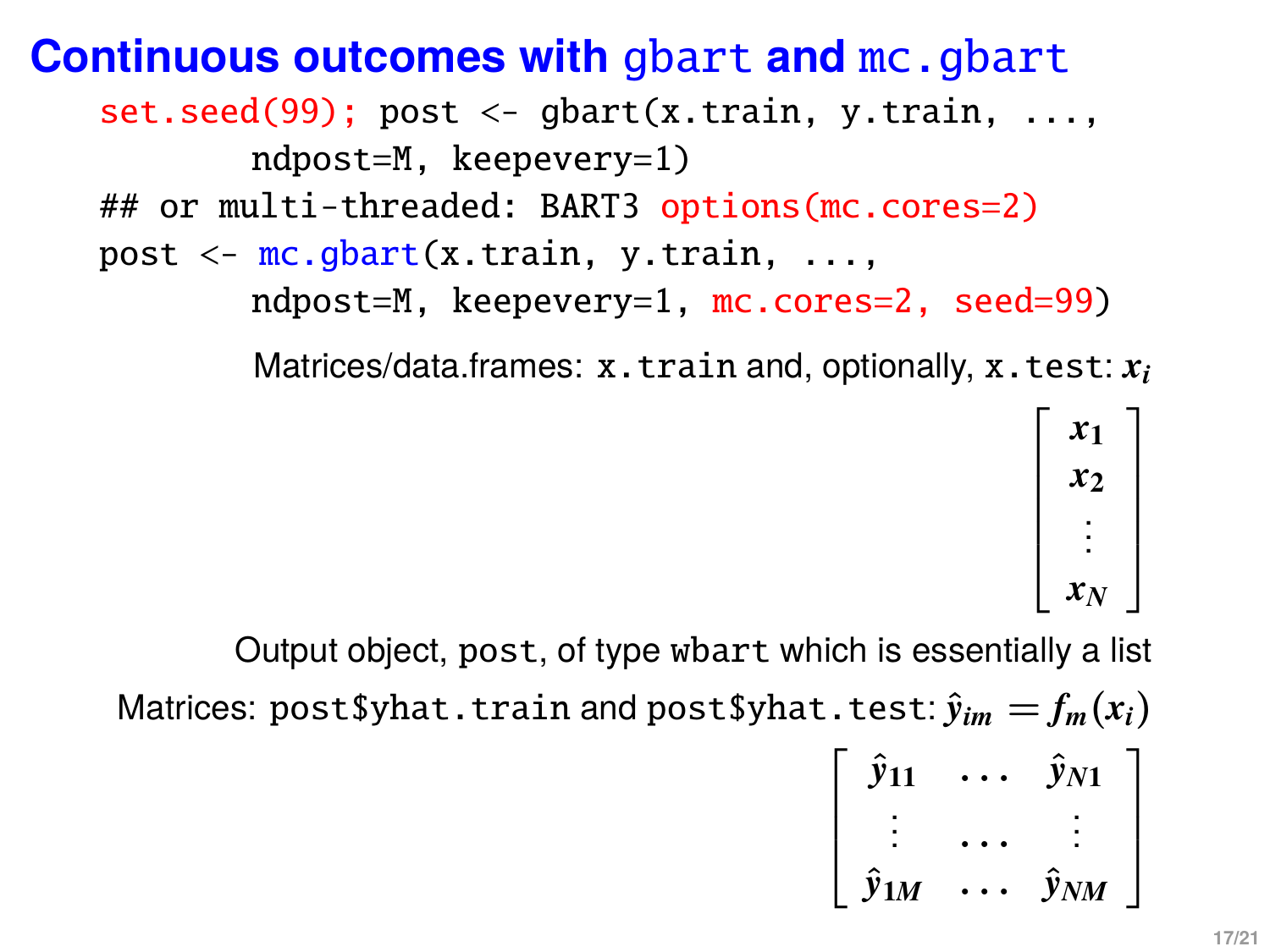# predict **input and output**

## BART3: options(mc.cores=2) pred <- predict(post, x.test, mc.cores=1, ...) post object of type wbart (continuous), pbart (binary probit), lbart (binary logistic), survbart (survival analysis), criskbart (competing risks) or recurbart (recurrent events)

> Input matrices: x.test: *x<sup>i</sup>*  $\sqrt{ }$  $\begin{array}{c} \begin{array}{c} \begin{array}{c} \end{array} \\ \begin{array}{c} \end{array} \end{array} \end{array}$ *x***1** *x***2** . . . *xQ* 1  $\begin{array}{c} \n\downarrow \\
> \downarrow \\
> \downarrow\n\end{array}$ Output matrix for whart:  $\hat{v}_{im} = f_m(x_i)$  $\sqrt{ }$  $\vert$  $\hat{y}_{11}$  ...  $\hat{y}_{Q1}$ . . . . . . . . .  $\hat{y}_{1M}$  ...  $\hat{y}_{QM}$ 1  $\vert$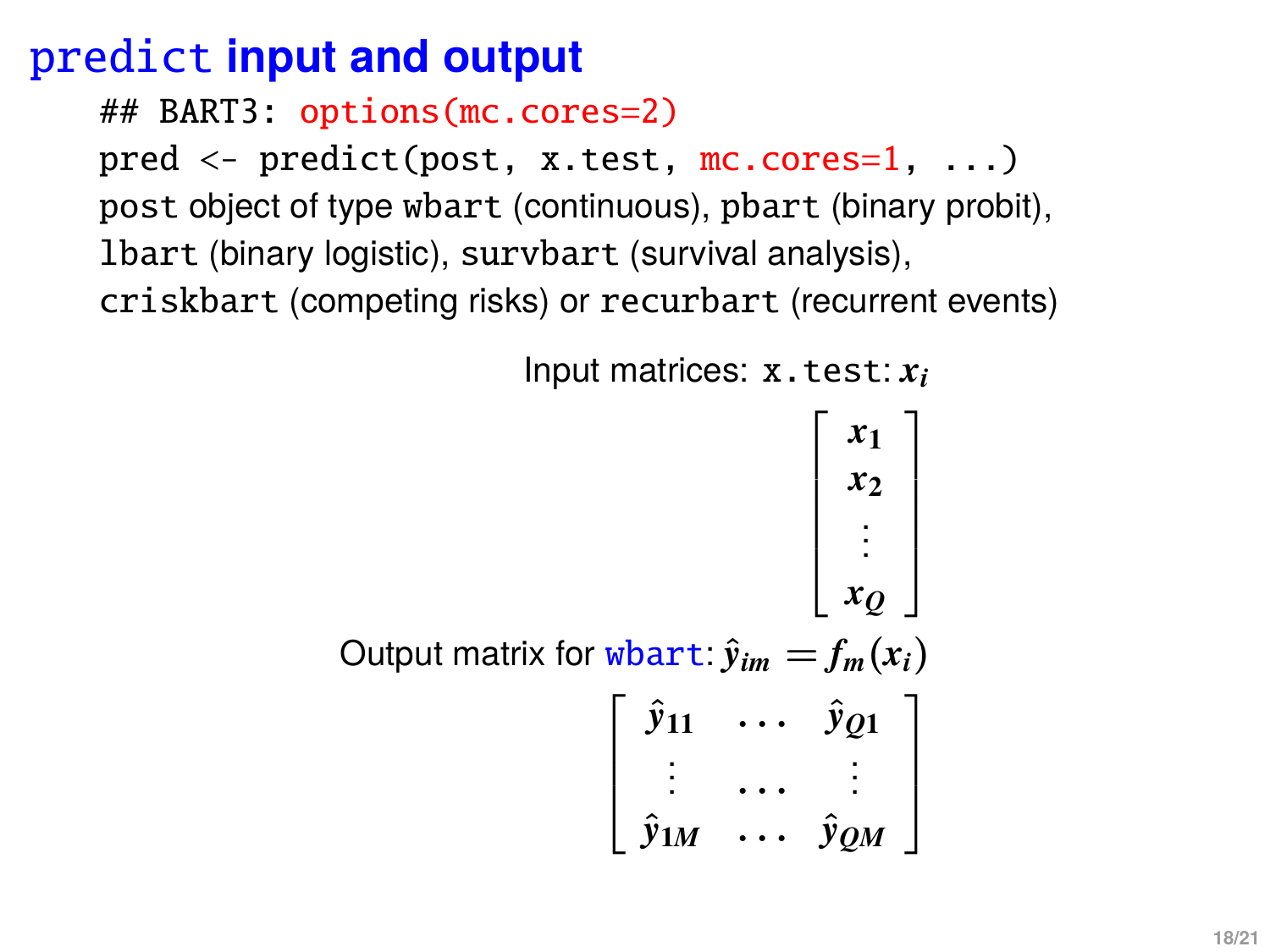#### **Pseudo-code: parallel R package and mc.gbart**

```
mc.gbart <- function(..., nice=19, transposed=FALSE) {
RNGkind("L'Ecuyer-CMRG")
set.seed(seed)
parallel::mc.reset.stream()
if(!transposed) {
    x.train \leftarrow t(x.train)x.test < -t(x.test)}
mc.cores <- min(c(mc.cores, parallel::detectCores()))
...
for(i in 1:mc.cores)
        parallel::mcparallel({psnice(value=nice);
                   gbart(..., transposed=TRUE)},
                   silent=(i!=1))## to avoid duplication of output
                   ## capture from first child only
post.list <- parallel::mccollect()
```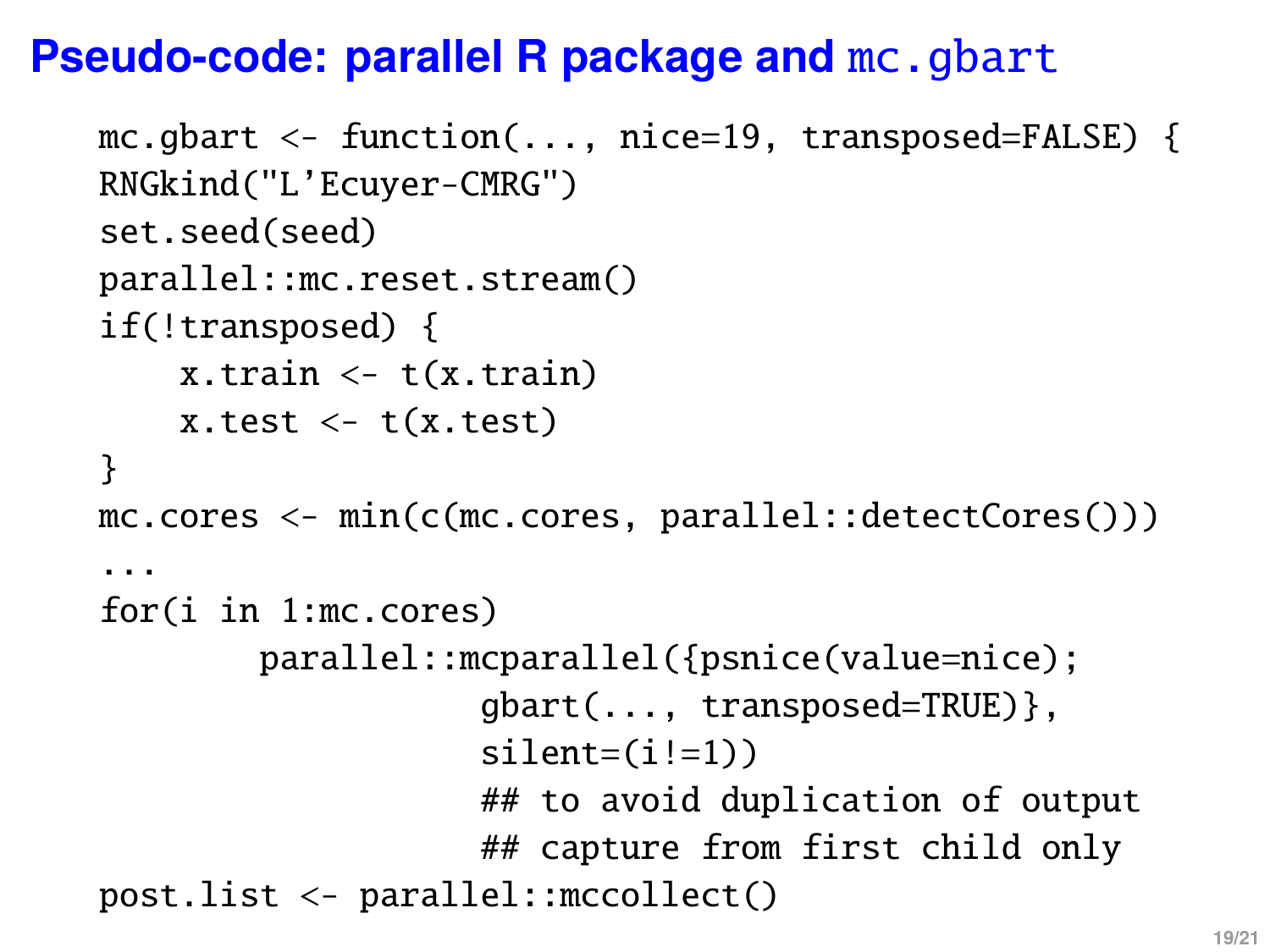#### **Multi-threading demos**

- $\blacktriangleright$  With the system. file function, you can find where R installed the **BART** package as well as files and sub-directories
- $\blacktriangleright$  system.file(package='BART')
- ▶ system.file('demo', package='BART')
- ▶ system.file('demo/friedman.wbart.R', package='BART')
- $\blacktriangleright$  For the demos, you can use the demo function
- $\blacktriangleright$  demo(package='BART')
- ▶ demo('friedman.wbart', package='BART')
- $\blacktriangleright$  But then you have to press Return after each plot